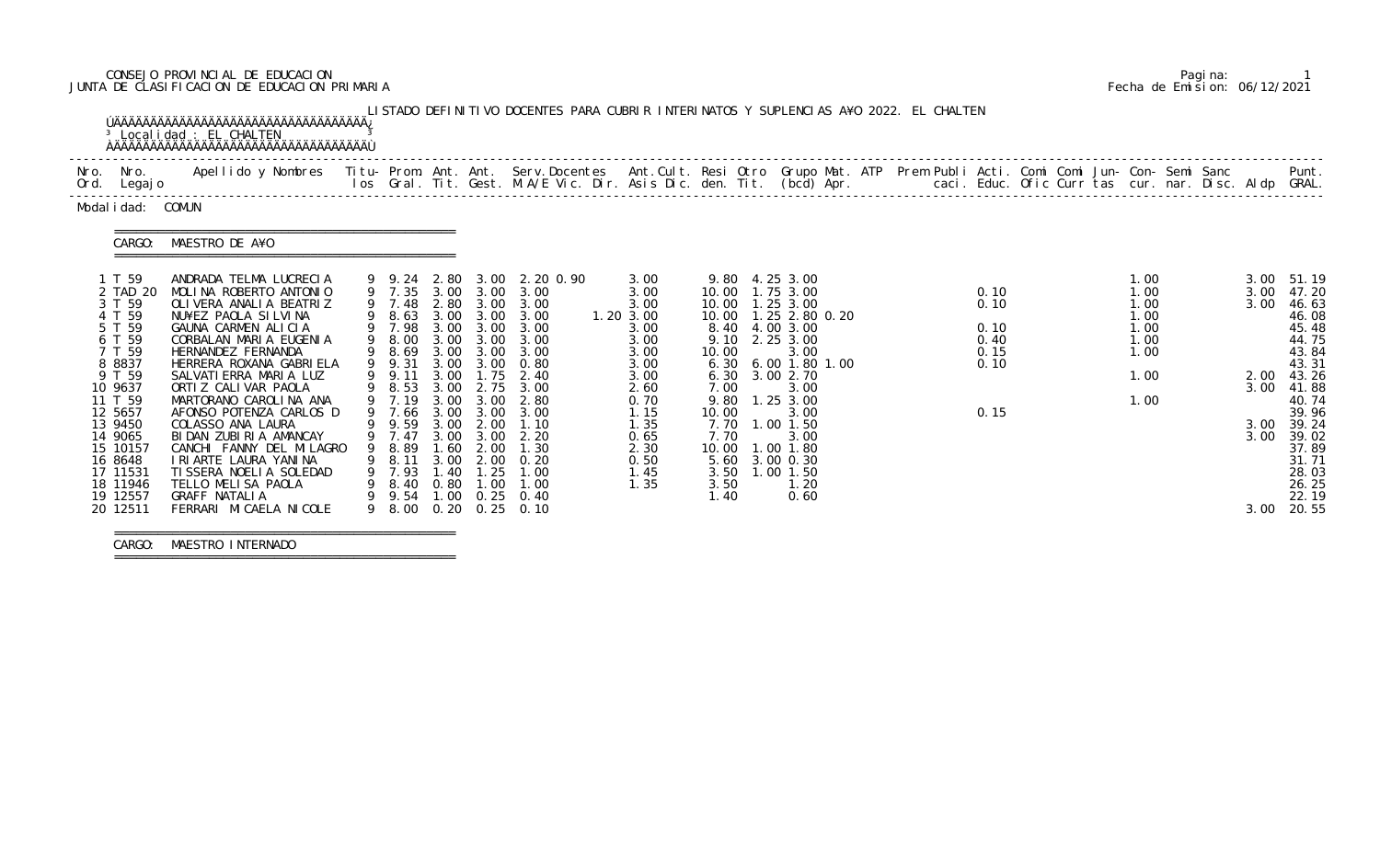### CONSEJO PROVINCIAL DE EDUCACION Pagina: 2 JUNTA DE CLASIFICACION DE EDUCACION PRIMARIA Fecha de Emision: 06/12/2021

|                                       | CARGO: MAESTRO INTERNADO                                                          |                |      |                          |                                                                                 |                      |                       |                                        |  |              |  |              |  |      |                                  |
|---------------------------------------|-----------------------------------------------------------------------------------|----------------|------|--------------------------|---------------------------------------------------------------------------------|----------------------|-----------------------|----------------------------------------|--|--------------|--|--------------|--|------|----------------------------------|
| 1 12557<br>2 T 59<br>3 T 59<br>4 9637 | GRAFF NATALIA<br>HERNANDEZ FERNANDA<br>GAUNA CARMEN ALICIA<br>ORTIZ CALIVAR PAOLA | 9 9.54 0.80    |      |                          | 0.40<br>6 8.69 3.00 3.00 3.00<br>6 7.98 3.00 0.25 3.00<br>6 8.53 3.00 2.25 3.00 | 3.00<br>3.00<br>2.60 | 1.40<br>10.00<br>7.00 | 0.60<br>3.00<br>8.40 4.00 3.00<br>3.00 |  | 0.15<br>0.10 |  | 1.00<br>1.00 |  | 3.00 | 21.74<br>40.84<br>39.73<br>38.38 |
| CARGO:                                | MAESTRO ESP. EDUC. ARTI STI CA: PLASTI CA                                         |                |      |                          |                                                                                 |                      |                       |                                        |  |              |  |              |  |      |                                  |
| 1 10723<br>2 6641                     | COPPOLA GRACI ELA<br>GARIGLIO MYRIAM LILIANA                                      | $3^{\circ}$    |      |                          | 9 9.05 1.80 1.75 0.80<br>3.00 3.00 3.00                                         | 3.00<br>0.77         | 10.00                 | 2.80 4.25 1.20<br>3.00                 |  |              |  |              |  |      | 33.65<br>25.77                   |
|                                       | CARGO: PES ED. ARTISTICA: PLASTICO VISUAL                                         |                |      |                          |                                                                                 |                      |                       |                                        |  |              |  |              |  |      |                                  |
| 1 10723<br>2 6641                     | COPPOLA GRACI ELA<br>GARIGLIO MYRIAM LILIANA                                      | $\overline{3}$ |      |                          | 9 9.05 1.80 1.75 0.80<br>3.00 3.00 3.00                                         | 3.00<br>0.77         | 10.00                 | 2.80 4.25 1.20<br>3.00                 |  |              |  |              |  |      | 33.65<br>25.77                   |
| CARGO:                                | MAESTRO ESP. EDUC. ARTI STI CA: MUSI CA                                           |                |      |                          |                                                                                 |                      |                       |                                        |  |              |  |              |  |      |                                  |
| 19059<br>2 12556                      | DI LORETO LILIAN PAOLA<br>CENA ROSALÖA DANIELA                                    | 9 9.35 3.00    |      | 2.75<br>9 7.55 2.80 0.25 | 2.60<br>1.00                                                                    | 0.40                 | 5.60                  | 2.60<br>0.70                           |  |              |  | 1.00         |  |      | 36.30                            |
| 3 T 59                                | CEPERNIC MARIA MARCELA                                                            | 5 8.00         | 3.00 | 2.75                     | 2.20                                                                            | 3.00                 | 10.00                 | 1.75 2.70 1.00                         |  | 0.20         |  | 1.00         |  |      | 21.30<br>40.60                   |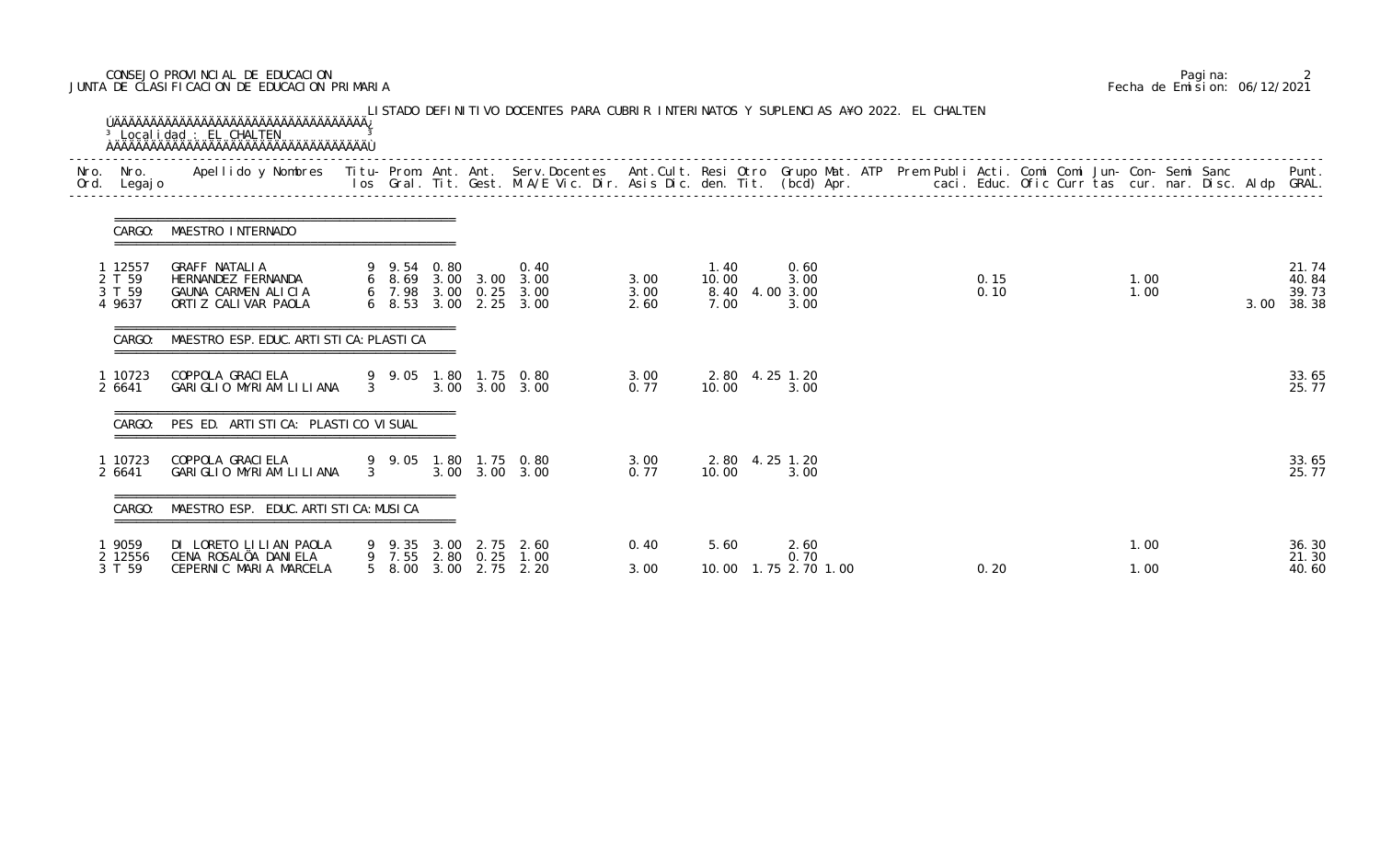# CONSEJO PROVINCIAL DE EDUCACION Pagina: 3 JUNTA DE CLASIFICACION DE EDUCACION PRIMARIA Fecha de Emision: 06/12/2021

| Ord. Legajo                                                                                                                            | Nro. Nro. Apellido y Nombres Titu-Prom. Ant. Ant. Serv.Docentes Ant.Cult. Resi Otro Grupo Mat. ATP Prem Publi Acti. Comi Comi Jun-Con-Semi Sanc                                                                                                                                                                                                 |   |                                                           |                                      |                                                                              | los Gral. Tit. Gest. M.A/E Vic. Dir. Asis Dic. den. Tit. (bcd) Apr.        caci. Educ. Ofic Curr tas cur. nar. Disc. Aldp GRAL.                |                                                                                                 |                                                                                    |      |                                                                                                                  |  |                              |  |                              |  |      | Punt.                                                                                                             |
|----------------------------------------------------------------------------------------------------------------------------------------|-------------------------------------------------------------------------------------------------------------------------------------------------------------------------------------------------------------------------------------------------------------------------------------------------------------------------------------------------|---|-----------------------------------------------------------|--------------------------------------|------------------------------------------------------------------------------|------------------------------------------------------------------------------------------------------------------------------------------------|-------------------------------------------------------------------------------------------------|------------------------------------------------------------------------------------|------|------------------------------------------------------------------------------------------------------------------|--|------------------------------|--|------------------------------|--|------|-------------------------------------------------------------------------------------------------------------------|
|                                                                                                                                        | CARGO: PES ED. ARTISTICA: MUSICA                                                                                                                                                                                                                                                                                                                |   |                                                           |                                      |                                                                              |                                                                                                                                                |                                                                                                 |                                                                                    |      |                                                                                                                  |  |                              |  |                              |  |      |                                                                                                                   |
| 1 9059<br>2 12556                                                                                                                      | DI LORETO LILIAN PAOLA<br>CENA ROSALÖA DANIELA                                                                                                                                                                                                                                                                                                  |   |                                                           |                                      |                                                                              | 9 9.35 3.00 2.75 2.60<br>9 7.55 2.80 0.25 1.00                                                                                                 | 0.40                                                                                            | 5.60                                                                               |      | 2.60<br>0.70                                                                                                     |  |                              |  | 1.00                         |  |      | 36.30<br>21.30                                                                                                    |
| CARGO:                                                                                                                                 | MAESTRO ESP. EDUC. ARTI STI CA: DANZAS                                                                                                                                                                                                                                                                                                          |   |                                                           |                                      |                                                                              |                                                                                                                                                |                                                                                                 |                                                                                    |      |                                                                                                                  |  |                              |  |                              |  |      |                                                                                                                   |
| 12555                                                                                                                                  | BRONDO LUCIA DANIELA                                                                                                                                                                                                                                                                                                                            | 9 |                                                           |                                      | $0.20 \quad 0.25$                                                            |                                                                                                                                                |                                                                                                 |                                                                                    |      |                                                                                                                  |  |                              |  |                              |  |      | 9.45                                                                                                              |
| CARGO:                                                                                                                                 | MAESTRO ESP. DE EDUCACION FISICA                                                                                                                                                                                                                                                                                                                |   |                                                           |                                      |                                                                              |                                                                                                                                                |                                                                                                 |                                                                                    |      |                                                                                                                  |  |                              |  |                              |  |      |                                                                                                                   |
| 1 T 59<br>2 T 59<br>3 T 59<br>4 7487<br>5 8143<br>6 9053<br>7 9127<br>8 10388<br>9 10420<br>10 9132<br>11 12197<br>12 9055<br>13 12181 | CEPERNIC MARIA MARCELA<br>SAADE SERGIO DANIEL<br>VELASQUEZ JORGE ESTEBAN<br>BEROIZ ROXANA MAGDALENA<br>RODRI GUEZ CHRI STI AN DI EGO 9 6.54 3.00 3.00 1.60<br>LOPEZ LOYOLA CARMEN<br>BASANTA LEONARDO JOSE<br>ZAFFRANI CELINA<br>SALDI VI A GERARDO MI GUEL<br>TABOADA NURIA CRISTINA<br>BURGOS PAULA<br>PEREZ MARCELA<br>PI¥ERO BRUNEL NATACHA |   | 6.97 2.40<br>9 7.55<br>9 7.66<br>9 7.66<br>7.90<br>9 7.20 | 2.60<br>1.40<br>3.00<br>0.60<br>3.00 | 9 8.64 3.00 3.00<br>1.50<br>1.75<br>2.75<br>0.75<br>2.50<br>9 7.43 0.60 0.75 | 9 8.43 3.00 3.00 2.20<br>9 7.29 3.00 2.50 3.00<br>9 7.46 2.60 3.00 2.10<br>9 7.06 3.00 3.00 1.60<br>$3.00 \quad 0.80$<br>0. 20<br>0.40<br>0.60 | 3.00<br>3.00<br>1.10<br>3.00 0.60 10.00<br>1.75<br>3.00<br>1.95<br>3.00<br>2.10<br>0.10<br>2.40 | 10.00<br>10.00<br>8.40<br>10.00<br>10.00<br>7.70<br>3.50<br>10.00<br>4.20<br>10.00 | 0.50 | 10.00  1.75  2.70  1.00<br>3.00<br>1.80<br>1.80<br>8.40 1.50 2.40<br>0.60<br>1.20<br>0.30<br>$1.25$ 0.60<br>0.60 |  | 0.20<br>0.35<br>0.10<br>0.10 |  | 1.00<br>1.00<br>1.00<br>1.00 |  | 3.00 | 45.28<br>41.79<br>41.06<br>40.06<br>37.54<br>35.74<br>35.32<br>31.15<br>31.01<br>30.36<br>29.55<br>28.30<br>27.78 |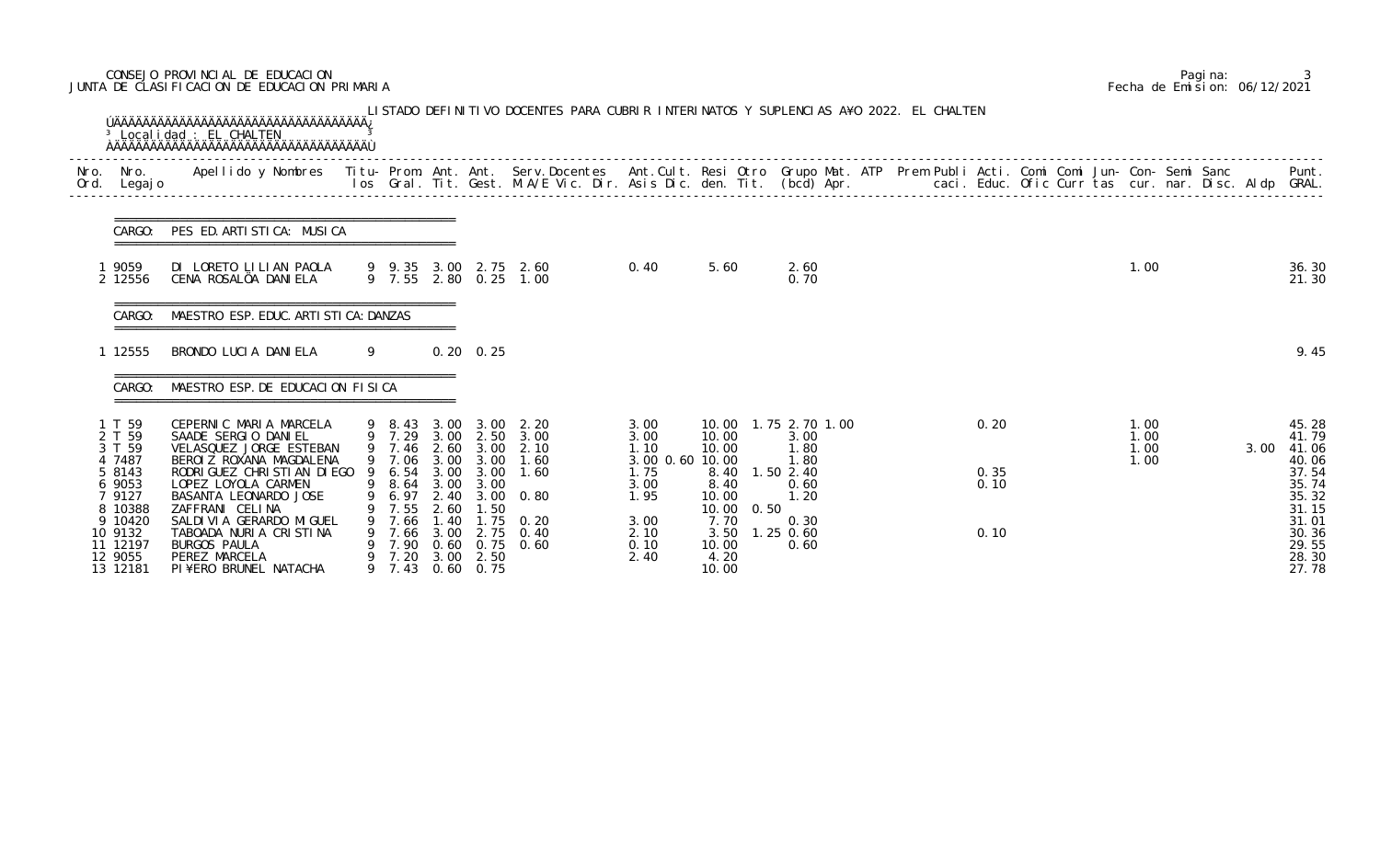### CONSEJO PROVINCIAL DE EDUCACION Pagina: 4 JUNTA DE CLASIFICACION DE EDUCACION PRIMARIA Fecha de Emision: 06/12/2021

| Nro.<br>Ord. | Nro.<br>Legaj o                           | Apellido y Nombres - Titu- Prom. Ant. Ant. Serv.Docentes - Ant.Cult. Resi Otro Grupo Mat. ATP Prem Publi Acti. Comi Comi Jun- Con- Semi Sanc - - - Punt.<br>Ios Gral. Tit. Gest. M.A/E Vic. Dir. Asis Dic. den. Tit. (bcd) Apr. - |   |                                      |              |                                                |                |                |  |  |  |  |  |  |                                  |
|--------------|-------------------------------------------|-----------------------------------------------------------------------------------------------------------------------------------------------------------------------------------------------------------------------------------|---|--------------------------------------|--------------|------------------------------------------------|----------------|----------------|--|--|--|--|--|--|----------------------------------|
|              | CARGO:                                    | MAESTRO ESP. DE EDUCACION FISICA                                                                                                                                                                                                  |   |                                      |              |                                                |                |                |  |  |  |  |  |  |                                  |
|              | 14 7663<br>15 9897<br>16 9088<br>17 12335 | ORSETTI NATALIA<br>ALESSI MARIA GRACIELA<br>COCHA LUIS ARMANDO<br>JOVANOVI CH NAHUEL                                                                                                                                              |   | 9 7.36 2.80 2.25<br>9 7.57 1.60 0.50 |              | 9 7.28 3.00 1.25 1.00<br>9 7.15 3.00 2.00 0.40 | 0. 85<br>0. 25 | 0.50           |  |  |  |  |  |  | 27.38<br>26.40<br>21.91<br>18.67 |
|              | CARGO:                                    | MAESTRO ESPECIAL DE INGLES                                                                                                                                                                                                        |   |                                      |              |                                                |                |                |  |  |  |  |  |  |                                  |
|              | 1 8648                                    | IRIARTE LAURA YANINA                                                                                                                                                                                                              |   |                                      |              | 9 7.48 2.00 1.75 0.20                          | 0.50           | 5.60 3.00 0.30 |  |  |  |  |  |  | 29.83                            |
|              | CARGO:                                    | PES LENGUA EXTRANJERA: INGLES                                                                                                                                                                                                     |   |                                      |              |                                                |                |                |  |  |  |  |  |  |                                  |
|              | 1 8648                                    | I RI ARTE LAURA YANI NA                                                                                                                                                                                                           |   |                                      |              | 9 7.48 2.00 1.75 0.20                          | 0.50           | 5.60 3.00 0.30 |  |  |  |  |  |  | 29.83                            |
|              | CARGO:                                    | =====================================<br>PES ED. ARTISTICA: DANZAS                                                                                                                                                                |   |                                      |              |                                                |                |                |  |  |  |  |  |  |                                  |
|              | 1 12555                                   | BRONDO LUCIA DANIELA                                                                                                                                                                                                              | 9 |                                      | $0, 20$ 0.25 |                                                |                |                |  |  |  |  |  |  | 9.45                             |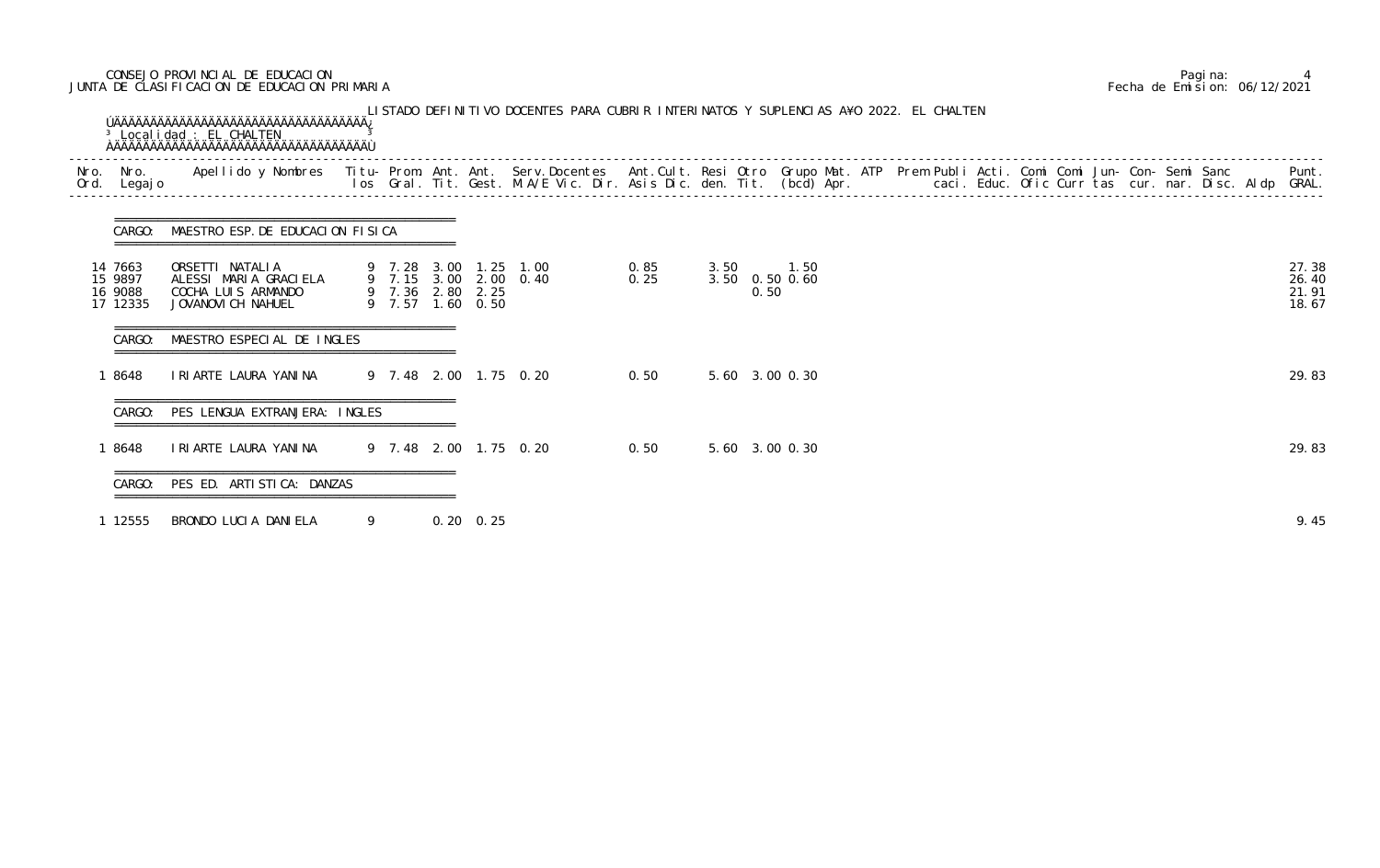# CONSEJO PROVINCIAL DE EDUCACION Pagina: 5 JUNTA DE CLASIFICACION DE EDUCACION PRIMARIA Fecha de Emision: 06/12/2021

| Nro.<br>Ord. | Nro.<br>Legaj o  | Apellido y Nombres - Titu- Prom. Ant. Ant. Serv.Docentes - Ant.Cult. Resi Otro Grupo Mat. ATP - Prem Publi Acti. Comi Comi Jun- Con- Semi Sanc - Semi Sanc - Semi Sanc - Semi Sanc - Semi Sanc - Semi Sanc - Semi Sanc - Semi |                       |  |                       |              |      |                                   | caci. Educ. Ofic Curr tas cur. nar. Disc. Aldp |      |  |      |      | Punt.<br>GRAL. |
|--------------|------------------|-------------------------------------------------------------------------------------------------------------------------------------------------------------------------------------------------------------------------------|-----------------------|--|-----------------------|--------------|------|-----------------------------------|------------------------------------------------|------|--|------|------|----------------|
|              | CARGO:           | ASIST. MEDIOS A/C GAB. DE INFORMATICA                                                                                                                                                                                         |                       |  |                       |              |      |                                   |                                                |      |  |      |      |                |
|              | 9528<br>2 TAD 20 | NU¥EZ LAURA CECILIA<br>MOLINA ROBERTO ANTONIO                                                                                                                                                                                 | 6 7.33 3.00 3.00 3.00 |  | 8 6.77 3.00 2.50 1.20 | 1.20<br>3.00 |      | 5.60 1.25 1.50<br>10.00 4.25 3.00 |                                                | 0.10 |  | 1.00 | 3.00 | 31.02<br>46.68 |
|              | CARGO:           | =====================================<br>PES EDUCACION TECNOLOGICA                                                                                                                                                            |                       |  |                       |              |      |                                   |                                                |      |  |      |      |                |
|              | 10952            | SAAVEDRA ERICA LILIANA                                                                                                                                                                                                        |                       |  | 9 7.56 2.80 1.75 2.60 | 3.00         | 8.40 | 3.00                              |                                                |      |  |      |      | 38.11          |
|              | CARGO:           | PES FORMACION ETICA Y CIUDADANA                                                                                                                                                                                               |                       |  |                       |              |      |                                   |                                                |      |  |      |      |                |
|              | 1 11269          | REQUELME MARIO ERNESTO                                                                                                                                                                                                        | 9 7.17 3.00 1.50 1.00 |  |                       | 0.10         | 4.90 | 1.80                              |                                                |      |  |      |      | 28.47          |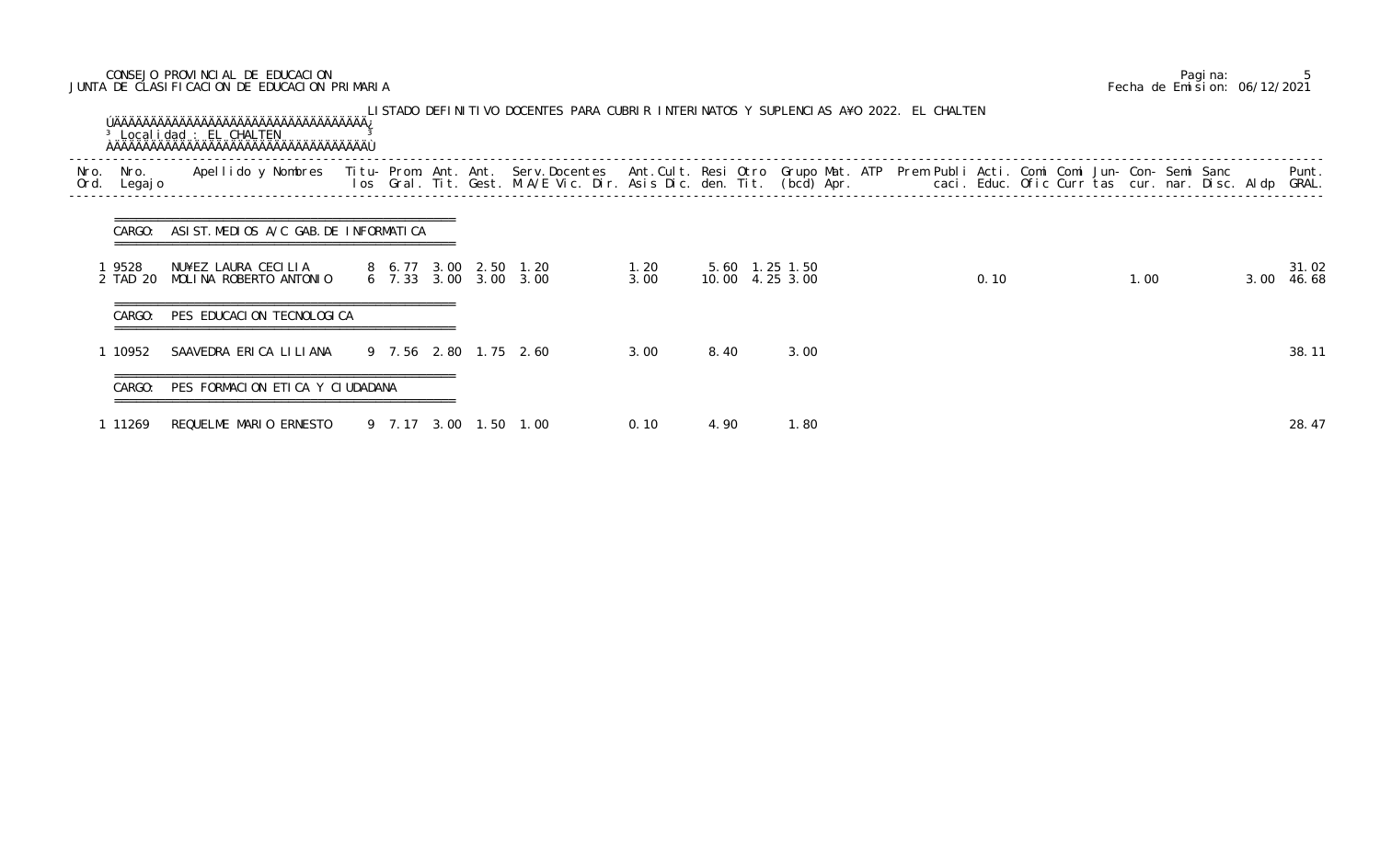# CONSEJO PROVINCIAL DE EDUCACION Pagina: 6 JUNTA DE CLASIFICACION DE EDUCACION PRIMARIA Fecha de Emision: 06/12/2021

| Nro. Nro.<br>Ord. Legajo                                                                                                                         |                                                                                                                                                                                                                                                                                                                                                          |                                                                                        |                                                      |                                                                                   |                                                                                                                                                                                      |                                                                                                                   | Apellido y Nombres  Titu- Prom. Ant. Ant.  Serv.Docentes  Ant.Cult. Resi Otro  Grupo Mat. ATP  Prem Publi Acti. Comi Comi Jun- Con- Semi Sanc              Punt.<br>Ios Gral. Tit. Gest. M.A/E Vic. Dir. Asis Dic. den. Tit. (bcd                                      |                                              |  |                                                                      |  |                                                              |                                                                                                                            |
|--------------------------------------------------------------------------------------------------------------------------------------------------|----------------------------------------------------------------------------------------------------------------------------------------------------------------------------------------------------------------------------------------------------------------------------------------------------------------------------------------------------------|----------------------------------------------------------------------------------------|------------------------------------------------------|-----------------------------------------------------------------------------------|--------------------------------------------------------------------------------------------------------------------------------------------------------------------------------------|-------------------------------------------------------------------------------------------------------------------|------------------------------------------------------------------------------------------------------------------------------------------------------------------------------------------------------------------------------------------------------------------------|----------------------------------------------|--|----------------------------------------------------------------------|--|--------------------------------------------------------------|----------------------------------------------------------------------------------------------------------------------------|
| Modal i dad: ADULTOS                                                                                                                             |                                                                                                                                                                                                                                                                                                                                                          |                                                                                        |                                                      |                                                                                   |                                                                                                                                                                                      |                                                                                                                   |                                                                                                                                                                                                                                                                        |                                              |  |                                                                      |  |                                                              |                                                                                                                            |
| CARGO:                                                                                                                                           | MAESTRO DE SECCION ADULTOS                                                                                                                                                                                                                                                                                                                               |                                                                                        |                                                      |                                                                                   |                                                                                                                                                                                      |                                                                                                                   |                                                                                                                                                                                                                                                                        |                                              |  |                                                                      |  |                                                              |                                                                                                                            |
| 1 T 59<br>2 T 59<br>3 TAD 20<br>4 T 59<br>5 T 59<br>6 T 59<br>7 T 59<br>8 T 59<br>9 9637<br>10 5657<br>11 T 59<br>12 9450<br>13 9065<br>14 10157 | ANDRADA TELMA LUCRECIA<br>NU¥EZ PAOLA SILVINA<br>MOLINA ROBERTO ANTONIO<br>OLIVERA ANALIA BEATRIZ<br>CORBALAN MARIA EUGENIA<br>GAUNA CARMEN ALICIA<br>HERNANDEZ FERNANDA<br>SALVATI ERRA MARIA LUZ<br>ORTIZ CALIVAR PAOLA<br>AFONSO POTENZA CARLOS D<br>MARTORANO CAROLINA ANA<br>COLASSO ANA LAURA<br>BIDAN ZUBIRIA AMANCAY<br>CANCHI FANNY DEL MILAGRO | 9 7.48<br>9 7.98<br>9 8.69<br>9 9.11<br>9 8.53<br>9 7.66<br>9 9.59<br>9 7.47<br>9 8.89 | 3.00<br>3.00<br>3.00<br>3.00<br>3.00<br>3.00<br>3.00 | 9 9.24 2.80 2.25<br>2.80 2.25<br>1.50<br>1.75<br>9 7.19 3.00 2.25<br>2.00<br>1.25 | 1.80<br>9 8.63 3.00 3.00 3.00<br>9 7.35 3.00 2.75 0.40<br>2.00<br>9 8.00 3.00 3.00 3.00<br>2.80<br>$3.00$ $2.60$<br>1.00 1.40<br>2.60<br>2.50 2.20<br>1.80<br>1.20<br>1.60 0.75 0.30 | 3.00<br>3.00<br>3.00 3.00<br>3.00<br>3.00<br>3.00<br>3.00<br>3.00<br>2.60<br>1.15<br>0.70<br>1.35<br>0.65<br>2.30 | 9.80 4.25 2.70<br>10.00 1.25 2.60 0.20<br>10.00  1.75  3.00<br>10.00  1.25  3.00<br>9.10 2.25 3.00<br>8.40 4.00 3.00<br>10.00<br>3.00<br>6.30 3.00 2.20<br>7.00<br>3.00<br>10.00<br>3.00<br>9.80 1.25 2.40<br>7.70<br>$1.00$ $1.50$<br>7.70<br>1.80<br>10.00 1.00 0.30 | 0.10<br>0.10<br>0.40<br>0.10<br>0.15<br>0.15 |  | 1.00<br>1.00<br>1.00<br>1.00<br>1.00<br>1.00<br>1.00<br>1.00<br>1.00 |  | 3.00<br>3.00<br>3.00<br>3.00<br>2.00<br>3.00<br>3.00<br>3.00 | 48.84<br>47.68<br>47.35<br>44.88<br>44.75<br>43.78<br>43.44<br>41.01<br>40.48<br>38.66<br>38.39<br>38.14<br>35.07<br>34.14 |
| CARGO:                                                                                                                                           | PES DE FORMACION PARA EL TRABAJO                                                                                                                                                                                                                                                                                                                         |                                                                                        |                                                      |                                                                                   |                                                                                                                                                                                      |                                                                                                                   |                                                                                                                                                                                                                                                                        |                                              |  |                                                                      |  |                                                              |                                                                                                                            |
| 1 T 59<br>2 TAD 20<br>3 T 59<br>4 T 59<br>5 T 59<br>6 T 59                                                                                       | ANDRADA TELMA LUCRECIA<br>MOLINA ROBERTO ANTONIO<br>OLI VERA ANALI A BEATRIZ<br>GAUNA CARMEN ALICIA<br>CORBALAN MARIA EUGENIA<br>HERNANDEZ FERNANDA                                                                                                                                                                                                      | 5 9.24<br>7.35<br>7.48<br>7.98<br>8.00<br>8.69                                         | 2.80<br>3.00<br>2.80<br>3.00<br>3.00<br>3.00         | 0.50<br>0.50<br>0.50<br>0.50<br>0.50                                              | 2.80<br>3.00<br>3.00<br>3.00<br>3.00<br>3.00                                                                                                                                         | 3.00<br>3.00<br>3.00<br>3.00<br>3.00<br>3.00                                                                      | 9.80 4.25 3.00<br>1.75 3.00<br>10.00<br>10.00<br>1.25 3.00<br>8.40<br>4.00 3.00<br>9.10<br>2.25 3.00<br>10.00<br>3.00                                                                                                                                                  | 0.10<br>0.10<br>0.10<br>0.40<br>0.15         |  | 1.00<br>1.00<br>1.00<br>1.00<br>1.00<br>1.00                         |  | 3.00<br>3.00<br>3.00                                         | 43.89<br>40.70<br>40.13<br>38.98<br>38.25<br>37.34                                                                         |